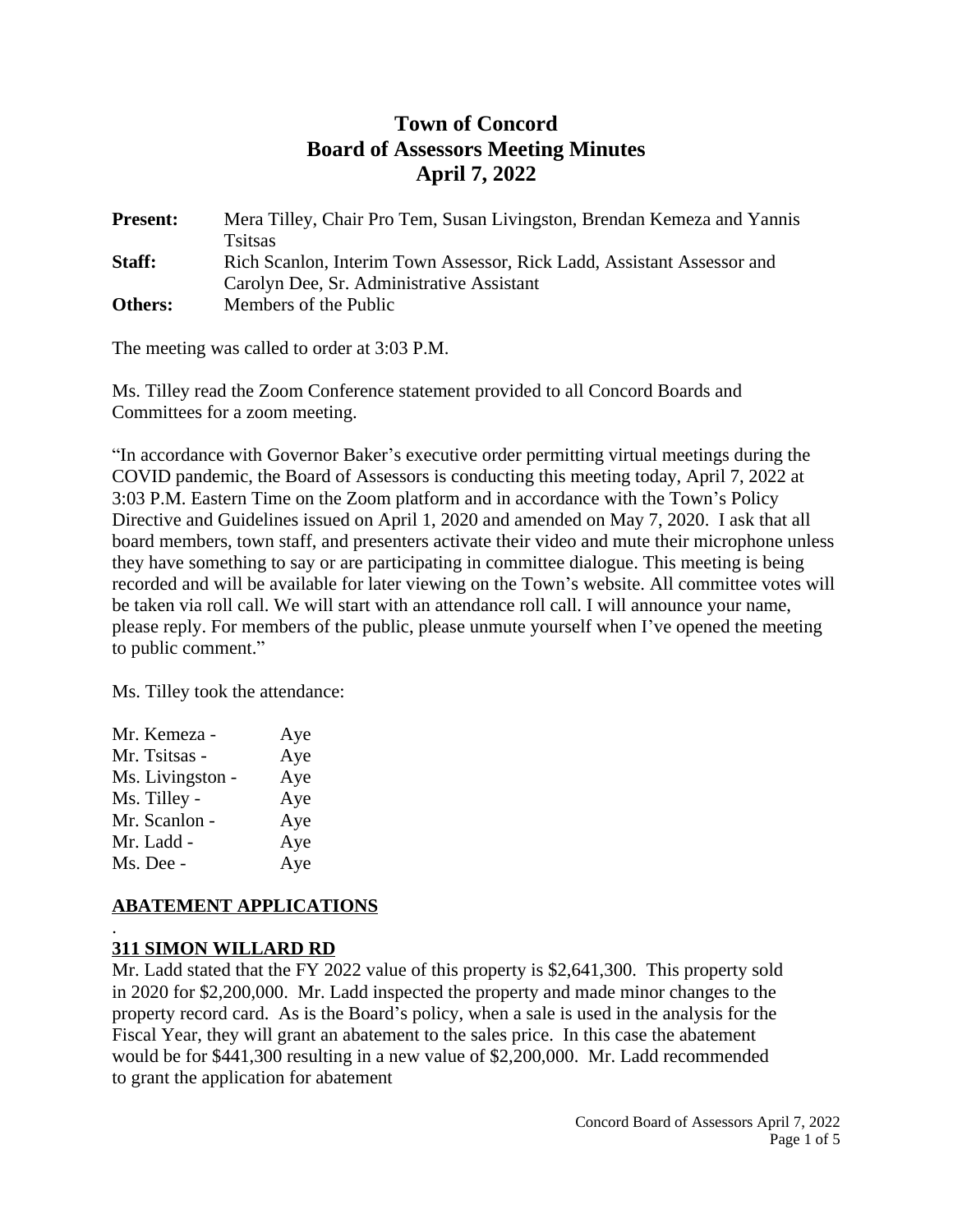On a **MOTION** made by Mr. Tsitsas and seconded by Mr. Kemeza it was **VOTED** to **GRANT** the abatement for 311 Simon Willard Rd. as recommended by staff.

| Mr. Kemeza –     |     | Aye |
|------------------|-----|-----|
| Mr. Tsitsas $-$  | Aye |     |
| Ms. Livingston - | Aye |     |
| Ms. Tilley -     | Aye |     |

#### **47 WOODLAND RD**

Mr. Ladd stated that the FY 2022 value of this property is \$1,410,200. He inspected the property and concluded that corrections needed to be made to the property record card. The original home was a small cape style home which was built in 1949. The home was rebuilt and expanded in 2006 and the only portion of the original home that remained was the concrete block foundation. Since most of the original home has been rebuilt the AYB was updated to 2006 and some additional sketch changes were made. As a result of the changes the value of the property increased. Mr. Ladd recommended to deny the application for abatement. The Board agreed with Mr. Ladd's recommendation.

On a **MOTION** made by Ms. Livingston and seconded by Mr. Kemeza it was **VOTED** to **DENY** the abatement for 47 Woodland Rd. as recommended by staff.

| Mr. Kemeza –       |     | Aye |
|--------------------|-----|-----|
| $Ms. Livingston -$ | Aye |     |
| Mr. Tsitsas -      | Aye |     |

Ms. Tilley abstained from voting.

# **244 HUNTERS RIDGE RD**

Mr. Ladd stated that the FY 2022 value of this property is \$1,119,000. He inspected the property and concluded that the property needs updating. During his inspection he found finished basement area and central air conditioning that had not been previously listed on the property record card. Both factors add value to the property. The property is seen as in good condition overall. There are many sales in the area to support the FY 2022 assessed value. The Board stated that with today's real estate market this property would sell for more than the assessed value. Mr. Ladd recommended to deny the application for abatement. The Board agreed with Mr. Ladd's recommendation.

On a **MOTION** made by Ms. Livingston and seconded by Mr. Kemeza it was **VOTED** to **DENY** the abatement for 244 Hunters Ridge Rd. as recommended by staff.

| Mr. Kemeza –       |     | Aye |
|--------------------|-----|-----|
| $Ms. Livingston -$ | Aye |     |
| Mr. Tsitsas -      | Aye |     |
| Ms. Tilley -       | Aye |     |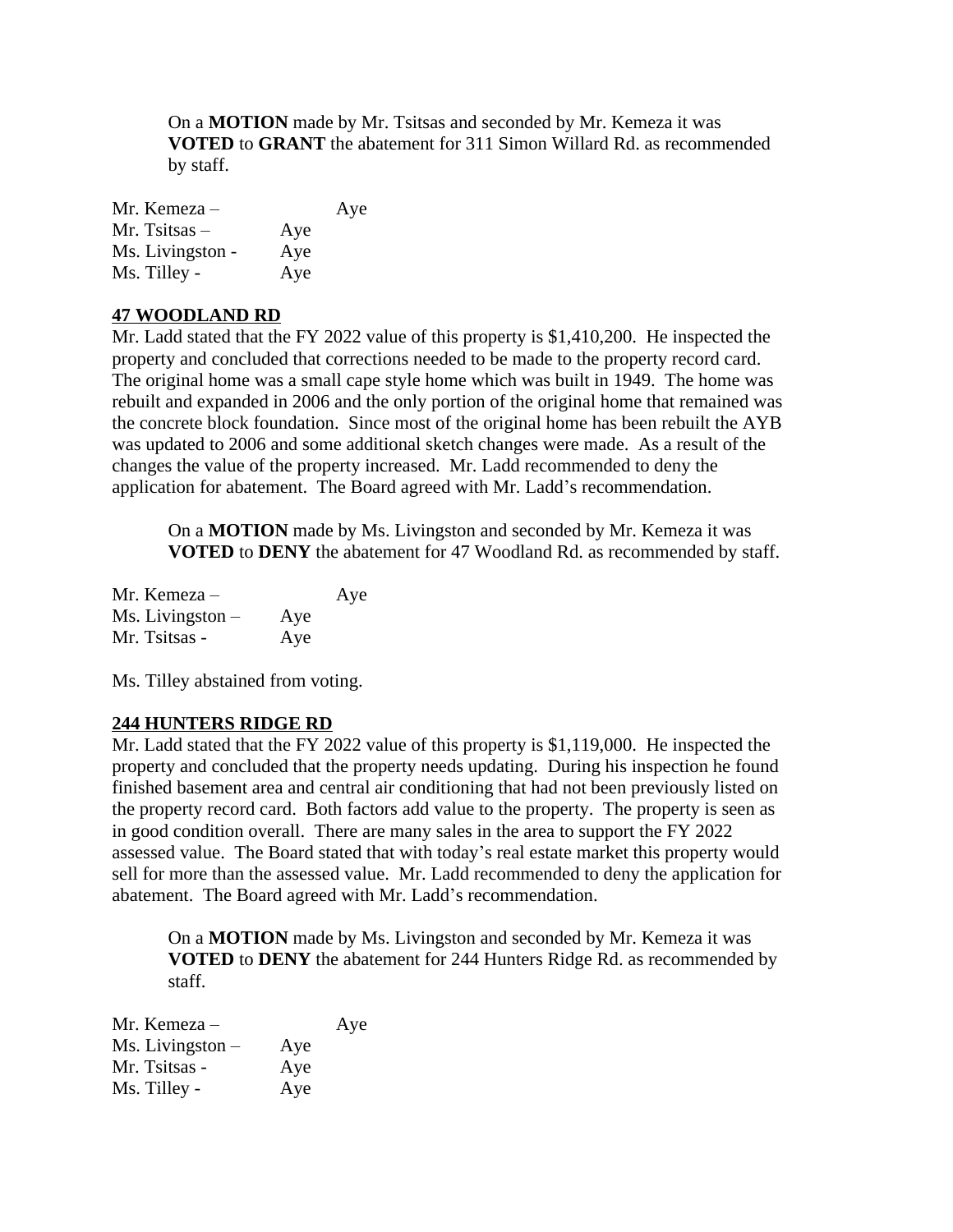#### **95 SPRING RD**

Mr. Ladd stated that the FY 2022 value of this property is \$1,123,200. Mr. Ladd inspected the property and concluded that it suffers from deferred maintenance. The kitchen and bathrooms are in need of updating as the kitchen is original and the Master Bathroom is currently not functioning. Also, some windows are in need of repair or replacement. He made adjustments to the Grade reducing it from Good to Average and the Condition reducing it from 5 to 4. Some sketch changes were also made to the property record card. For these reasons Mr. Ladd recommended granting an abatement of \$47,500 resulting in a new value of \$1,075,700. The Board agreed with Mr. Ladd's recommendation.

On a **MOTION** made by Mr. Kemeza and seconded by Mr. Tsitsas it was **VOTED** to **GRANT** the abatement for 95 Spring Rd. as recommended by staff.

| Mr. Kemeza –     |     | Aye |
|------------------|-----|-----|
| Mr. Tsitsas $-$  | Aye |     |
| Ms. Livingston - | Aye |     |
| Ms. Tilley -     | Aye |     |

#### **95 NUT MEADOW XING 31 SEVEN STAR LN 52 SEVEN STAR LN**

Mr. Scanlon presented 3 properties, in Neighborhood 23, but not part of Conantum. While these properties are not in Conantum they are within a 300 Ft. buffer zone similar to what is used in preparing abutters lists. He proposed granting a 5% reduction in taxes, as was done with Conantum, to alleviate the excessive tax increase experienced by these properties. This will be tax relief for one year, FY 2022. The property values will remain the same and will be reviewed for FY 2023. The Board agreed with Mr. Scanlon's recommendation.

On a **MOTION** made by Mr. Kemeza and seconded by Mr. Tsitsas it was **VOTED** to **GRANT** a 5% reduction in taxes, for FY 2022, for 95 Nut Meadow Xing, 31 Seven Star Ln. and 52 Seven Star Ln., as recommended by staff.

| Mr. Kemeza –     |     | Aye |
|------------------|-----|-----|
| Mr. Tsitsas –    | Aye |     |
| Ms. Livingston - | Aye |     |
| Ms. Tilley -     | Aye |     |

**MINUTES March 24, 2022 – Regular Session**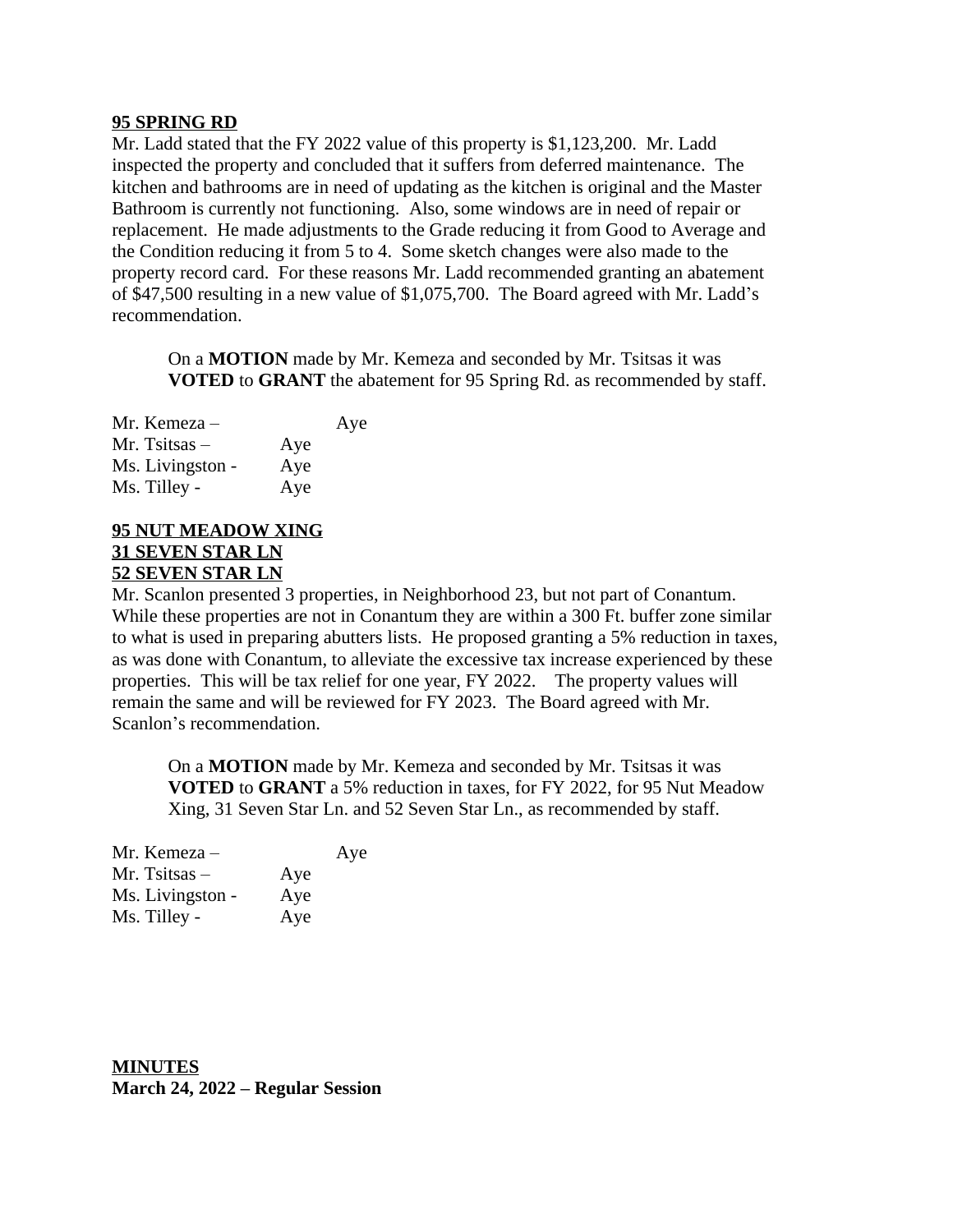On a **MOTION** made by Ms. Livingston and seconded by Mr. Kemeza it was **VOTED** to **APPROVE** the minutes of the regular session meeting of March 24, 2022.

| Mr. Kemeza –       |     | Aye |
|--------------------|-----|-----|
| $Ms. Livingston -$ | Aye |     |
| Mr. Tsitsas -      | Aye |     |
| Ms. Tilley -       | Aye |     |

#### **MOTOR VEHICLE END OF MONTH REPORT**

Ms. Dee presented the End of Month Report for Motor Vehicle Excise Tax Abatements for **March 2022** with the following amounts:

| $2020 -$ | S  | 256.25      |
|----------|----|-------------|
| $2021 -$ | \$ | 858.80      |
| 2022     |    | \$11,638.80 |

On a **MOTION** made by Mr. Kemeza seconded by Ms. Livingston it was **UNANIMOUSLY VOTED** to **APPROVE** the motor vehicle excise tax abatements for **2020, 2021 and 2022** as designated in the End of the Month Report for **March 2022** and as listed above.

| Mr. Kemeza -     | Aye |
|------------------|-----|
| Ms. Livingston - | Aye |
| Mr. Tsitsas -    | Aye |
| Ms. Tilley -     | Aye |

# **INTERIM TOWN ASSESSOR**

Mr. Scanlon stated that the staff met with Becky Boucher, Representative from the Department of Revenue and Mike Tarello from Vision Government Solutions, to develop a work plan for the Fiscal Year 2023 Revaluation. The meeting was productive as Ms. Boucher is prepared to guide us through the revaluation process. Mr. Tarello had previously sent her reports and Ms. Dee printed out property record cards that she had requested. The full recertification takes place every 5 years as opposed to every 3 years as it had previously been done. Mr. Tarello stated we are on track to review Fiscal Year 2023 values at the end of spring. Field Review will then be done in the summer and we will submit our paperwork to the Department of Revenue in the Fall for Recertification. This timeline will keep us on track for Classification in late Fall. Personal Property Revalution has already begun and should be completed in the summer.

#### **EXECUTIVE SESSION**

At 3:26 P.M. a **MOTION** was made by Mr. Tsitsas to enter into executive session to consider Statutory Exemption Applications, Community Preservation Surcharge Exemption Applications and Appellate Tax Board Cases, in compliance with the Open Meeting Laws purpose #7 ("To comply with, or act under the authority of, any general or